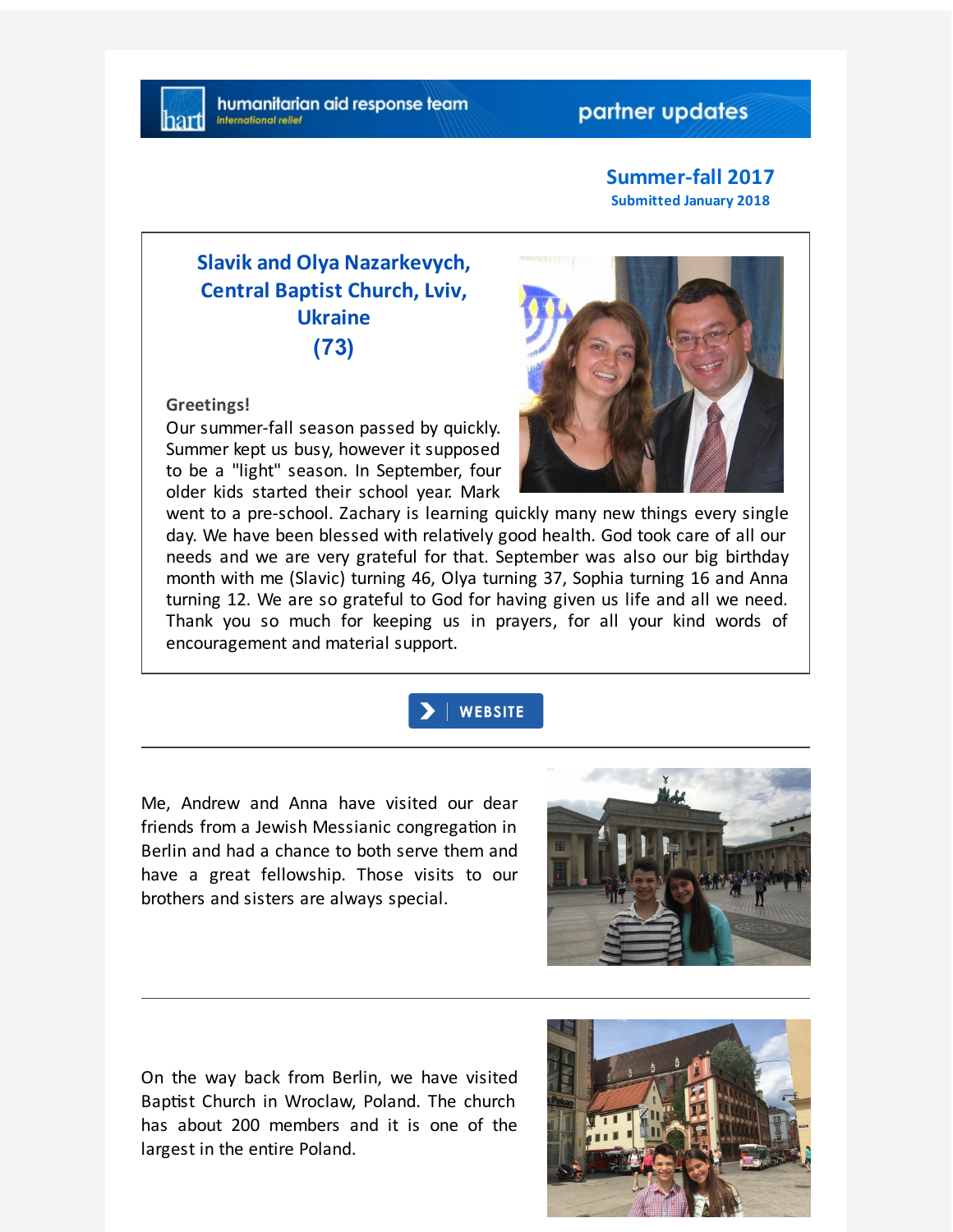God has given me a lot of great ministry opportunities: many messages at our home church as well as some other churches, performing two weddings, conducting several funerals, ordaining a pastor for one of the churches in the city, interpreting on several occasions, speaking to a big (at least 200 people) youth gathering etc. Each of those



speaking opportunities gives a chance to talk both to saved and unsaved people.

We had an English school at our church led by a group of people from the US with almost 1000 primarily young people who had been coming every day during two weeks not only to improve their English, but to hear about Jesus.



What concerns general situation in the country, more than 60% of Ukrainians live in poverty. The overall population decreases by 300 000 every year, universities close some of their programs due to the lack of students. Frankly saying, we are worried about the future of our kids.





As you remember, some people tried to do us a lot of harm some time ago. You prayed for us then. We just found out that one of them felt down from a tree and broke his two feet. Obviously, God loves him and wants to soften his heart. We need God's wisdom and grace to serve this man and his family in this time of God's schooling.



This picture shows you how we usually get our drinking water. Because the water quality is bad in the city, about once in every three weeks we drive to a spring to get good water. Friends, if you do not need to travel to get good water, enjoy it and be grateful!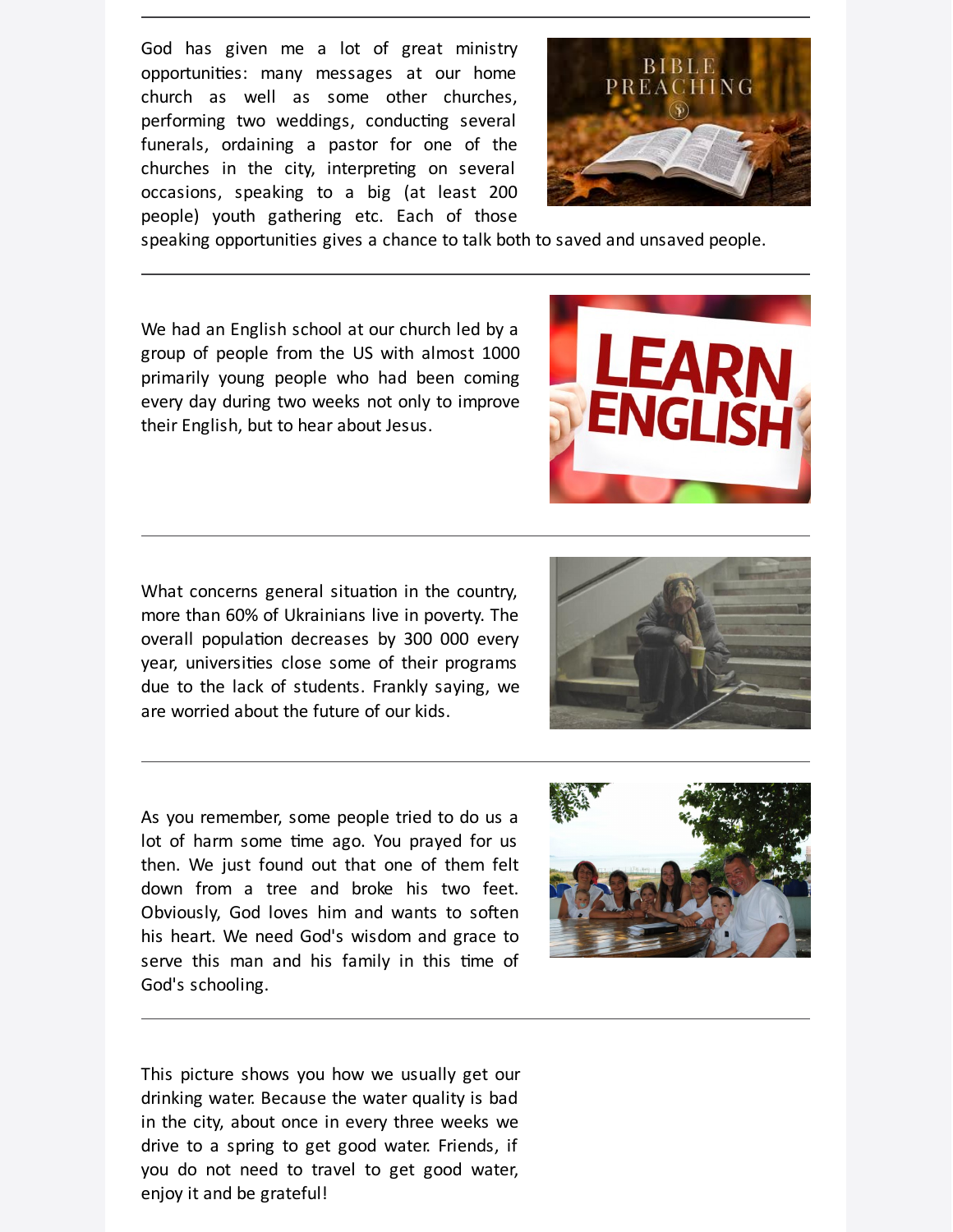

Our son, Andrew, went through a very difficult time due to his health issues. The situation is not over yet, but thankfully, the worst suspicions regarding his possible illness were not confirmed.



As for our daily family life, we are doing fine. Everyone is such a unique personality! Sophia likes chatting with friends and cooking, Andrew likes soccer, Anna enjoys cooking, Victoria loves to decorate, Mark likes to negotiate to gain something, and Zachary loves bugs and just studies the world around. Olya and I enjoy being part of a small Bible study group for couples. Not all members of the group are church members yet. We hope they will be one day.



Olya usually stays busy with the kids and home. She is a member of a prayer group and she is looking forward to the time when our youngest Zachary will get older so that she would be able to get back to some other things in life besides only taking care of kids.



## **PRAYER REQUESTS:**

- Please, keep on praying for our son Andrew and his health issues;
- Pray for our ministry and church so that it would